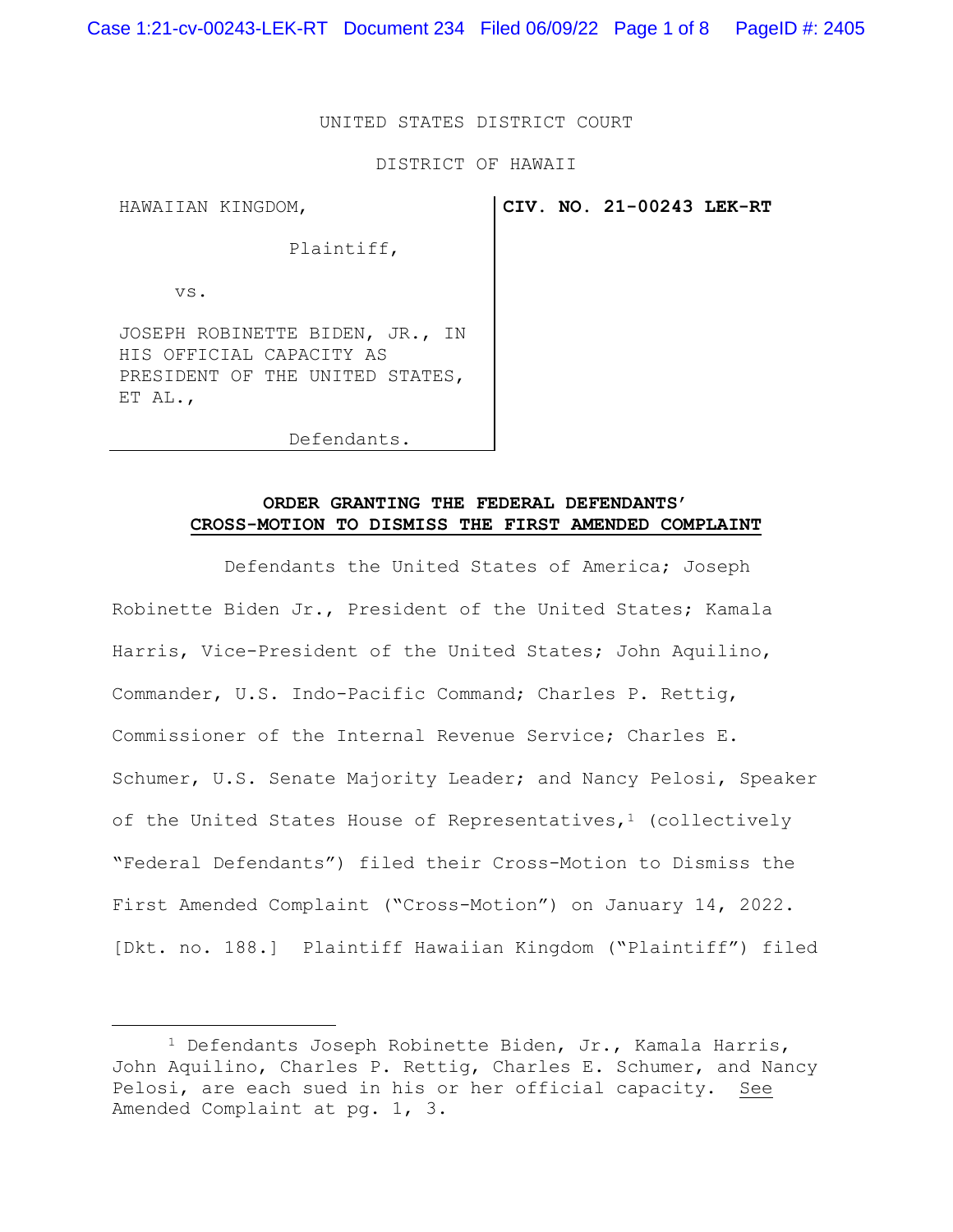its memorandum in opposition on January 28, 2022, and the Federal Defendants filed their reply on February 11, 2022. [Dkt. nos. 204, 209.] The Court finds this matter suitable for disposition without a hearing pursuant to Rule LR7.1(c) of the Local Rules of Practice for the United States District Court for the District of Hawaii ("Local Rules"). The Cross-Motion is hereby granted for the reasons set forth below.

### **BACKGROUND**

The operative complaint in this action is Plaintiff's Amended Complaint for Declaratory and Injunctive Relief ("Amended Complaint"), filed on August 11, 2021. [Dkt. no. 55.] Plaintiff alleges it is an independent and sovereign state and it "continue[s] to exist despite its government being unlawfully overthrown by the United States on January 17, 1893." [Id. at ¶ 71.] Plaintiff states this Court should be an Article II court rather than an Article III court because it "is operating within the territory of the Hawaiian Kingdom." [Id. at ¶ 3 (emphasis omitted).] Plaintiff further alleges the Federal Defendants "have exceeded their statutory authority, engaged in violating the 1907 Hague Regulations, the 1907 Hague Convention, V, and the 1949 Fourth Geneva Convention, and ha[ve] failed to comply with international humanitarian law . . . ." [Amended Complaint at ¶ 158.]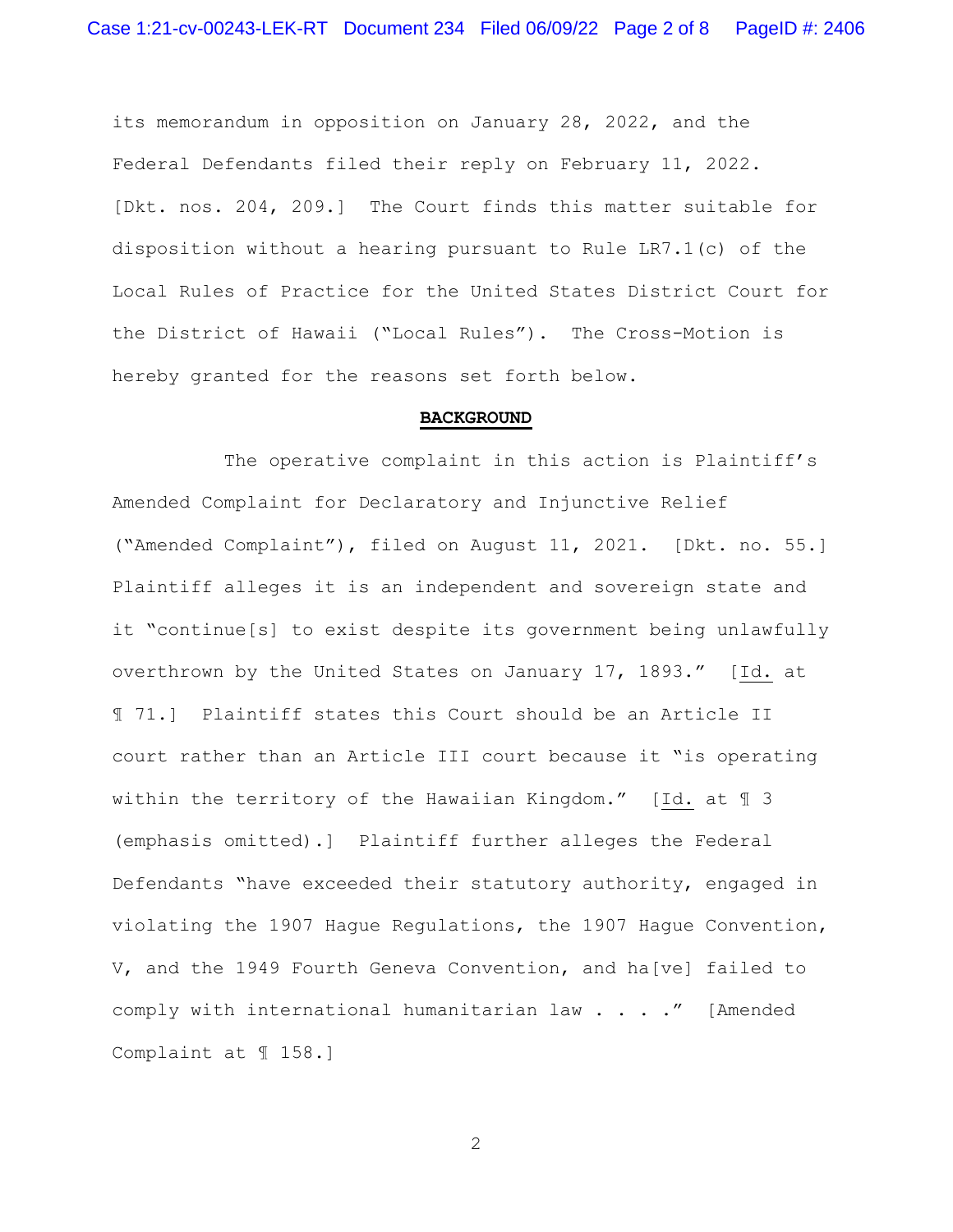Pertinent to the Cross-Motion, the Amended Complaint asks the Court to: (1) "[d]eclare that all laws of the  $\ldots$ . United States of America  $\ldots$  and maintenance of  $\ldots$  [its] military installations are unauthorized by, and contrary to, the 1907 Hague Regulations, the 1907 Hague Convention, V, the 1949 Fourth Geneva Convention, and Hawaiian Kingdom law;" [id. at ¶ 175.a (emphasis omitted);] (2) "[d]eclare the **Supremacy Clause** prohibits the State of Hawai`i from 'any curtailment or interference' of the United States of America's explicit recognition of the Council of Regency as the government of the Hawaiian Kingdom . . . ."; [id. at 1 175.b (emphasis in original) (some emphases omitted);] and (3) "[e]njoin Defendants from implementing or enforcing all laws of the Defendants United States of America . . . and the maintenance of [its] military installations across the territory of the Hawaiian Kingdom, to include its territorial sea," [id. ¶ 175.c]. The Federal Defendants seek dismissal of Plaintiff's Amended Complaint on grounds that, among other things, the Court lacks subject matter jurisdiction.

#### **DISCUSSION**

The Ninth Circuit has stated:

 Congress granted federal district courts "original jurisdiction of all civil actions arising under the Constitution, laws, or treaties of the United States." 28 U.S.C. § 1331. The Supreme Court has held that "Congress has given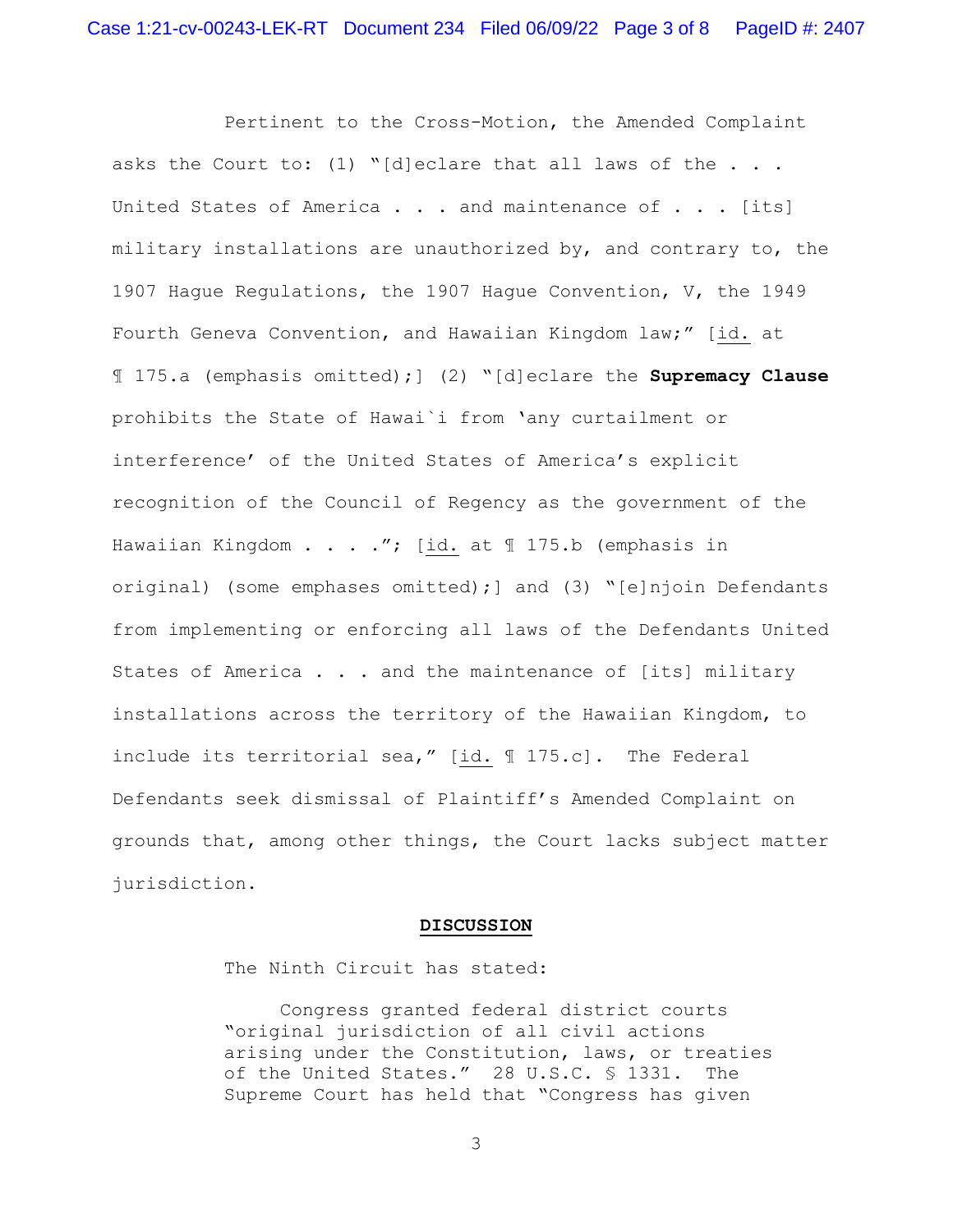the lower federal courts jurisdiction to hear . . . only those cases in which a well-pleaded complaint establishes either that federal law creates the cause of action or that the plaintiff's right to relief necessarily depends on resolution of a substantial question of federal law." Franchise Tax Bd. v. Constr. Laborers Vacation Trust for S. Cal., 463 U.S. 1, 27–28, 103 S. Ct. 2841, 77 L. Ed. 2d 420 (1983). "[A] federally created claim for relief is generally a 'sufficient condition for federalquestion jurisdiction.'" Mims v. Arrow Fin. Servs., LLC, 565 U.S. 368, 377, 132 S. Ct. 740, 181 L. Ed. 2d 881 (2012) (quoting Grable & Sons Metal Prods., Inc. v. Darue Eng'g & Mfg., 545 U.S. 308, 317, 125 S. Ct. 2363, 162 L. Ed. 2d 257  $(2005)$ ). . . .

Tijerino v. Stetson Desert Project, LLC, 934 F.3d 968, 971–72

(9th Cir. 2019) (alterations in Tijerino).

A complaint for relief properly invokes federal jurisdiction where its well-pleaded allegations establish "either that federal law creates the cause of action or that the plaintiff's right to relief necessarily depends on resolution of a substantial question of federal law." Franchise Tax Bd., 463 U.S. at 27–28, 103 S. Ct. 2841. There is no federal question jurisdiction where the federal claim asserted is "too insubstantial," Cook v. Peter Kiewit Sons Co., 775 F.2d 1030, 1035 (9th Cir. 1985), defined as so patently without merit that the claim requires no meaningful consideration. See Yokeno v. Mafnas, 973 F.2d 803, 808 (9th Cir. 1992); see also Cement Masons Health & Welfare Trust Fund for N. Cal. v. Stone, 197 F.3d 1003, 1008 (9th Cir. 1999) ("Any non-frivolous assertion of a federal claim suffices to establish federal question jurisdiction, even if that claim is later dismissed on the merits.").

Id. at 975.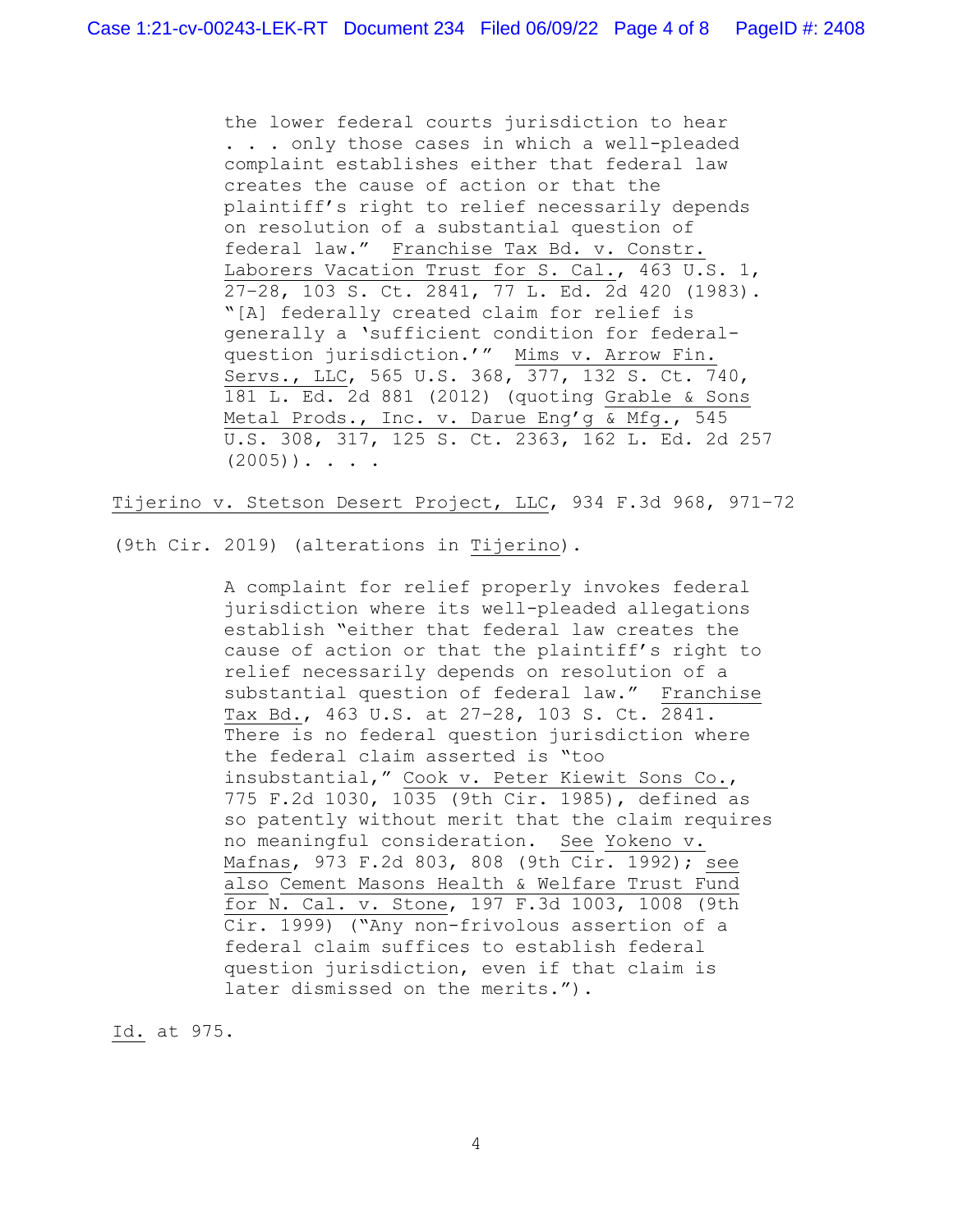Plaintiff bases its claims on the proposition that the Hawaiian Kingdom is a sovereign and independent state. See, e.g., Amended Complaint at ¶ 71. However, "Hawaii is a state of the United States . . . . The Ninth Circuit, this court, and Hawaii state courts have rejected arguments asserting Hawaiian sovereignty." United States v. Ventura-Oliver, CRIM. NO. 11- 00503 JMS, 2013 WL 12205842, at \*2 (D. Hawai`i Sept. 30, 2013) (some citations omitted) (citing United States v. Lorenzo, 995 F.2d 1448, 1456 (9th Cir. 1993)); see also U.S. Bank Tr., N.A. v. Fonoti, Civil No. 18-00118 SOM-KJM, 2018 WL 3433295, at \*10 (D. Hawai`i June 29, 2018) ("'[T]here is no factual (or legal) basis for concluding that the [Hawaiian] Kingdom exists as a state in accordance with recognized attributes of a state's sovereign nature.'" (some alterations in Fonoti) (quoting Hawaii v. French, 77 Haw. 222, 228, 883 P.2d 644, 650 (Ct. App. 1994))), *report and recommendation adopted*, 2018 WL 3431923 (July 16, 2018).

 As such, Plaintiff's claims are "so patently without merit that the claim[s] require[] no meaningful consideration." See Tijerino, 934 F.3d at 975 (citations omitted). In any event, to the extent that Plaintiff's ask the Court to declare that the Hawaiian Kingdom is a sovereign territory, the United States Supreme Court made clear over 130 years ago that "[w]ho is the sovereign, *de jure* or *de facto*, of a territory, is not a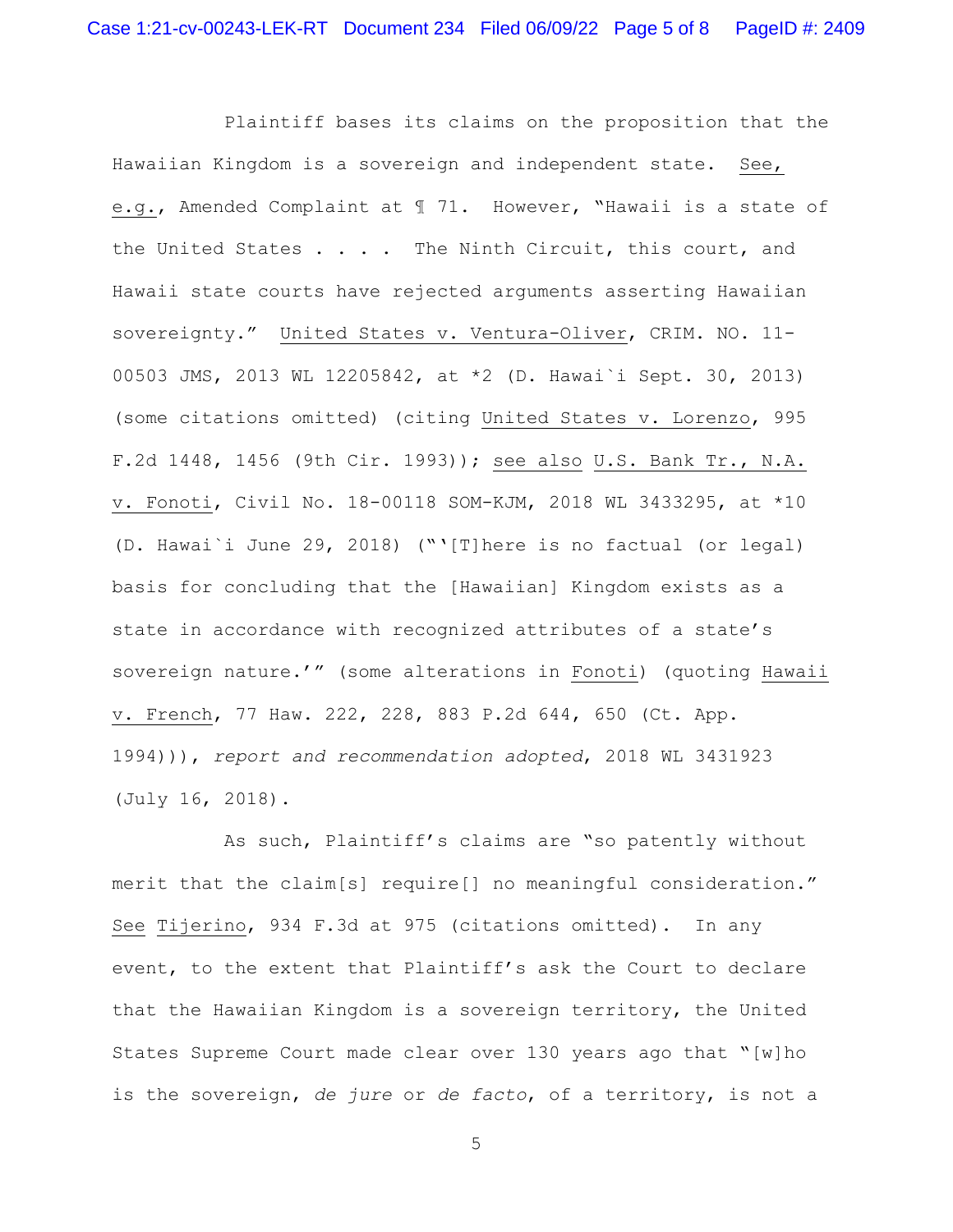judicial, but a political, question, the determination of which by the legislative and executive departments of any government conclusively binds the judges . . . ." Jones v. United States, 137 U.S. 202, 212 (1890); see also Japan Whaling Ass'n v. Am. Cetacean Soc'y, 478 U.S. 221, 230 (1986) ("The political question doctrine excludes from judicial review those controversies which revolve around policy choices and value determinations constitutionally committed for resolution to the halls of Congress or the confines of the Executive Branch."). "This principle has always been upheld by" the Supreme Court. Jones, 137 U.S. at 212. Accordingly, the Court lacks subject matter jurisdiction, and Plaintiff's claims against the Federal Defendants must be dismissed.

 Although "[i]n general, dismissal for lack of subject matter jurisdiction is without prejudice[,]" Missouri ex rel. Koster v. Harris, 847 F.3d 646, 656 (9th Cir. 2017), here Plaintiff's claims against the Federal Defendants necessarily involve a political question beyond the jurisdiction of the Court. Thus, no amendment could cure the defects with Plaintiff's claims against the Federal Defendants. See Hoang v. Bank of Am., N.A., 910 F.3d 1096, 1102 (9th Cir. 2018) ("Dismissal with prejudice and without leave to amend is not appropriate unless it is clear . . . that the complaint could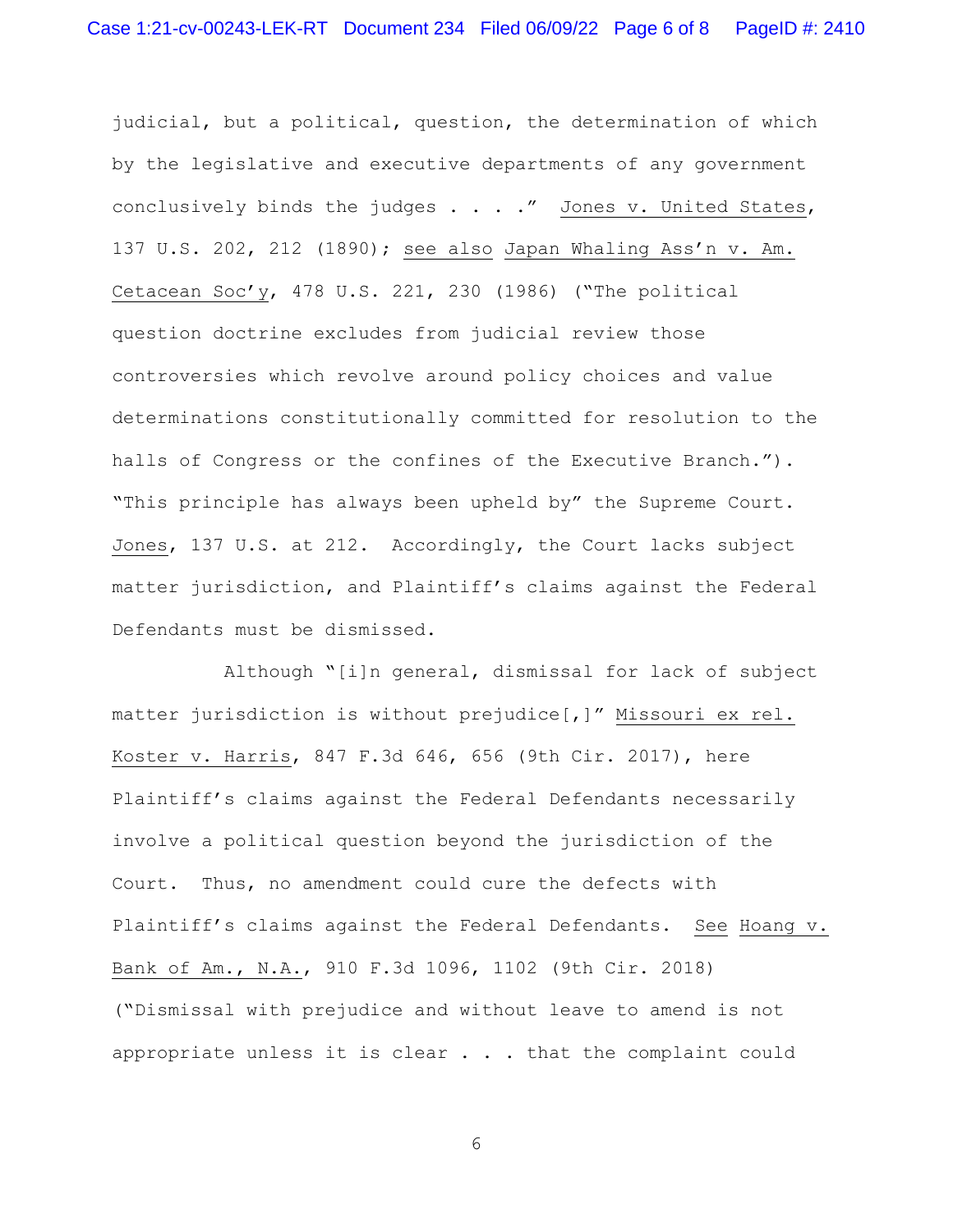Case 1:21-cv-00243-LEK-RT Document 234 Filed 06/09/22 Page 7 of 8 PageID #: 2411

not be saved by amendment." (citation and quotation marks omitted)). Dismissal is therefore with prejudice.<sup>2</sup>

### **CONCLUSION**

 On the basis of the foregoing, the Federal Defendants' Cross-Motion to Dismiss the First Amended Complaint, filed on January 14, 2022, is HEREBY GRANTED, insofar as Plaintiff's claims against the Federal Defendants are DISMISSED WITH PREJUDICE.

 Because there are no remaining claims against the Federal Defendants, the Clerk's Office is DIRECTED to terminate them as parties on **June 24, 2022**, unless a timely motion for reconsideration of this Order is filed.

IT IS SO ORDERED.

<sup>2</sup> In light of the dismissal with prejudice for lack of subject matter jurisdiction, it is not necessary for the Court to address the Federal Defendants' argument that the Amended Complaint should be dismissed because Plaintiff did not timely serve its original complaint. See Mem. in Supp. of Cross-Motion at 10-11.